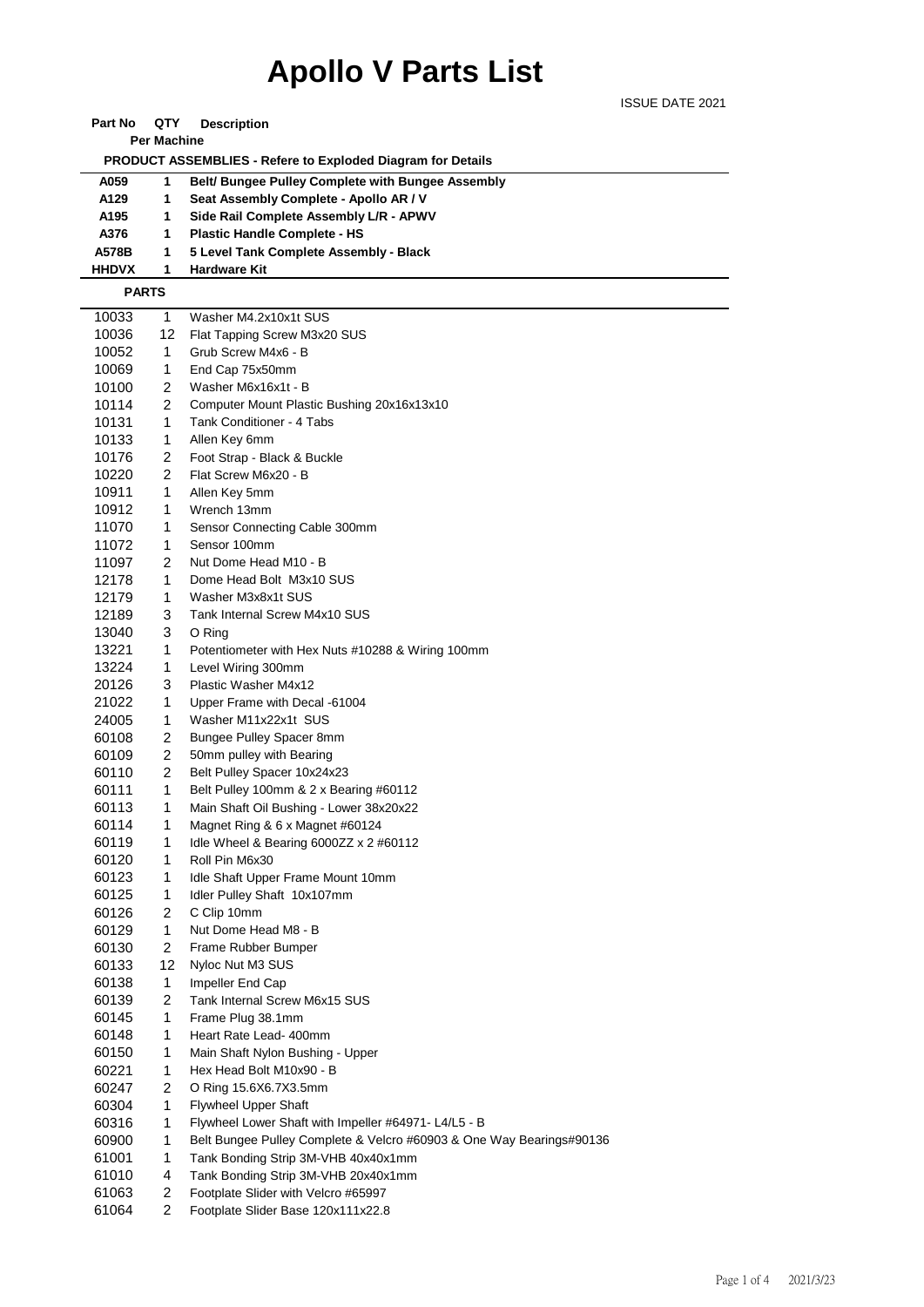| Part No        | QTY                | <b>Description</b>                                                              |
|----------------|--------------------|---------------------------------------------------------------------------------|
|                | <b>Per Machine</b> |                                                                                 |
| 61066          | 1                  | Plastic Washer M5920.1x2T                                                       |
| 61228          | 1                  | Dome Head Bolt M8x65 - B                                                        |
| 62002          | 1                  | Siphon                                                                          |
| 62807          | 2                  | Dome Head Bolt M8x15 - B                                                        |
| 62810          | 1                  | Dome Head Bolt M8x35 - B                                                        |
| 62811          | 8                  | Dome Head Bolt M8x45 - B                                                        |
| 62812          | 1                  | Hex Head Bolt M6x15 - B                                                         |
| 62814          | 4                  | Hex Head Bolt M4x20 - B                                                         |
| 62815          | 8                  | Hex Head Bolt M6x20 - B                                                         |
| 62818          | 4                  | Hex Head Bolt M8x160 - B                                                        |
| 62819          | 2                  | Hex Head Bolt M8x60 - B                                                         |
| 62822          | 8                  | Nut M8 - B                                                                      |
| 63132          | 12                 | Allen Key Bolt-M3x20 - SUS                                                      |
| 63144          | 1                  | Tank Plug for HS Tank                                                           |
| 63810          | 1                  | Round Decal 80x40mm - FLUIDROWER - Black                                        |
| 64525          | 1                  | Handle with Decal #64523 & 2*64507 & 2*64516&4*64512                            |
| 64502          | 1                  | Handle Plastic Cap                                                              |
| 64503          | 1                  | Pin for Belt                                                                    |
| 64504          | 1                  | Plastic Handle Belt 2900mm - HS                                                 |
| 64507          | 2                  | Handle Plastic Cap - L/R                                                        |
| 64510          | 1                  | <b>Battery Cap</b>                                                              |
| 64511          | 2                  | Round Head Phillips Screw SUS M3x12 - B                                         |
| 64512          | 4                  | Counter Sunk Screw SUS M3x20 - B                                                |
| 64516          | 2                  | <b>Plastic Handle Grip</b>                                                      |
| 64524          | 6                  | Counter Sunk Screw SUS M3x25 - B                                                |
| 64983          | 1                  | L4/L5 Tank Adjuster Outer Valve & Rubber Spacer #66974 & M6 Ball Plunger #66976 |
| 64984          | 1                  | L5 Tank Adjuster Inner Valve - Black                                            |
| 64986          | 1                  | Adjuster Knob for Plus / V / XL - Black                                         |
| 64987          | 1                  | L5 Adjuster Knob Base - Black with Decals #64985 Black                          |
| 64988          | 1                  | L4/L5 Valve Base - Black                                                        |
| 65118          | 1                  | Tank Large Ring Seal - Black 499x5.8 Black                                      |
| 65125<br>65142 | 1<br>2             | Rubber End Cap - Main Frame                                                     |
|                | 2                  | Hex Head Bolt M8x15 - B                                                         |
| 65143<br>65693 | 8                  | Tank Strut bracket - Apollo/Apollo PRO<br>Dome Head Bolt M5x15 - B              |
| 65702          | 4                  | Seat Wheel                                                                      |
| 65820          | 1                  | Bungee Hook Mount                                                               |
| 65918          | 1.                 | Dome Head Bolt M10x60 - B                                                       |
| 65921          | 24                 | Washer M8.5x19x1.6t - B                                                         |
| 65923          | 1                  | Bungee Hook End 8mm                                                             |
| 65924          | 1                  | Bungee Rope 8mm x 2230 & Inner Clip #65922                                      |
| 65931          | 11                 | Nyloc Nut M8 - B                                                                |
| 65935          | 2                  | Nyloc Nut M6 - B                                                                |
| 65949          | 1                  | Washer M10x21x2t - B                                                            |
| 65980          | 1                  | Lower Tank Shell with Decal #61006                                              |
| 65982          | 1                  | Inner Reserve Tank Shell / AR                                                   |
| 66039          | 4                  | <b>Bumper</b>                                                                   |
| 66055          | 2                  | Velcro for Side Rail 20x345mm                                                   |
| 66056          | 4                  | Bump Stop - Square 23x15x6.5                                                    |
| 66058          | 1                  | Seat LS-E28 - for Dual Rail                                                     |
| 66059          | 4                  | Seat Wheel Short Spacer 12.7x8.1x8.5 - B                                        |
| 66061          | 4                  | Spacer 20x8x38                                                                  |
| 66062          | 2                  | Spacer 12x8x209                                                                 |
| 66063          | 2                  | Axle shaft 8mm                                                                  |
| 66064          | 4                  | D7 Eclip                                                                        |
| 66065          | 4                  | Spacer 12.7x8x17.5                                                              |
| 66066          | 4                  | Shoulder Screw M6x15 - B                                                        |
| 66070          | 2                  | <b>Transport Wheel</b>                                                          |
| 66074          | 12                 | Dome Head Screw for Wood M3x15 - B                                              |
| 66257          | 1                  | Rear Board - 268x115x23 - Apollo AR                                             |
| 66260          | 2                  | Seat Frame - Apollo AR                                                          |
| 66323          | 4                  | Seat Wheel 98A                                                                  |
| 66354          | 2                  | Seat Runner                                                                     |
| 66973          | 1                  | <b>Rubber Seal</b>                                                              |
| 66992          | 4                  | Flat Tapping Screw M3x16 - SUS                                                  |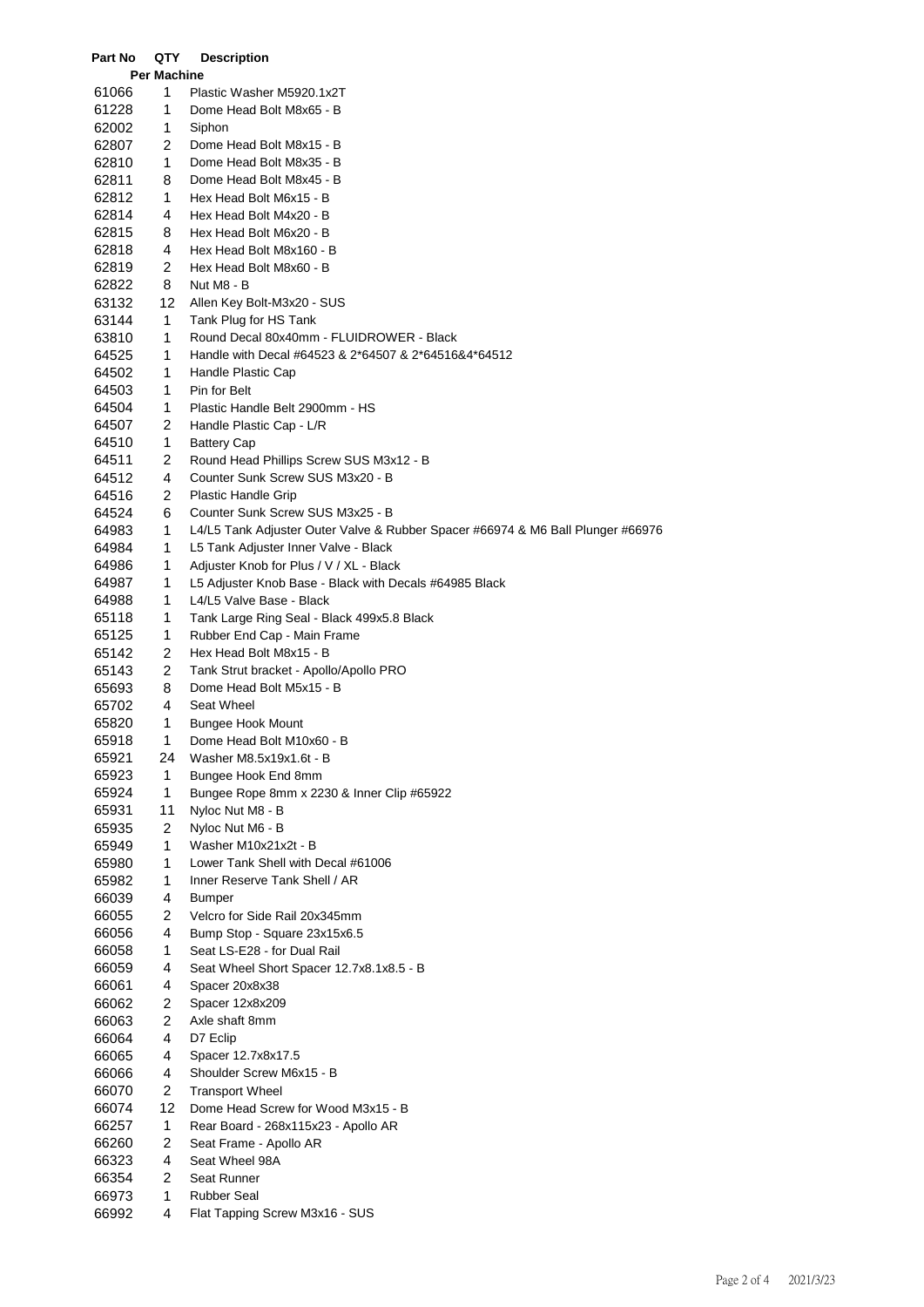## **Part No QTY Description**

- **Per Machine** 67988 1 End Cap - Adjuster Knob
- 67992 1 Upper Tank Shell L5 & Double Lip Seal # 66972 with Decals #66960
- 70005H 1 Bluetooth Auto-Adjust Monitor L5
- 70932 1 LCD for Bluetooth Auto-Adjust Monitor- AOMEI
- 2 Rubber Hook Cover 8mm x 50mm